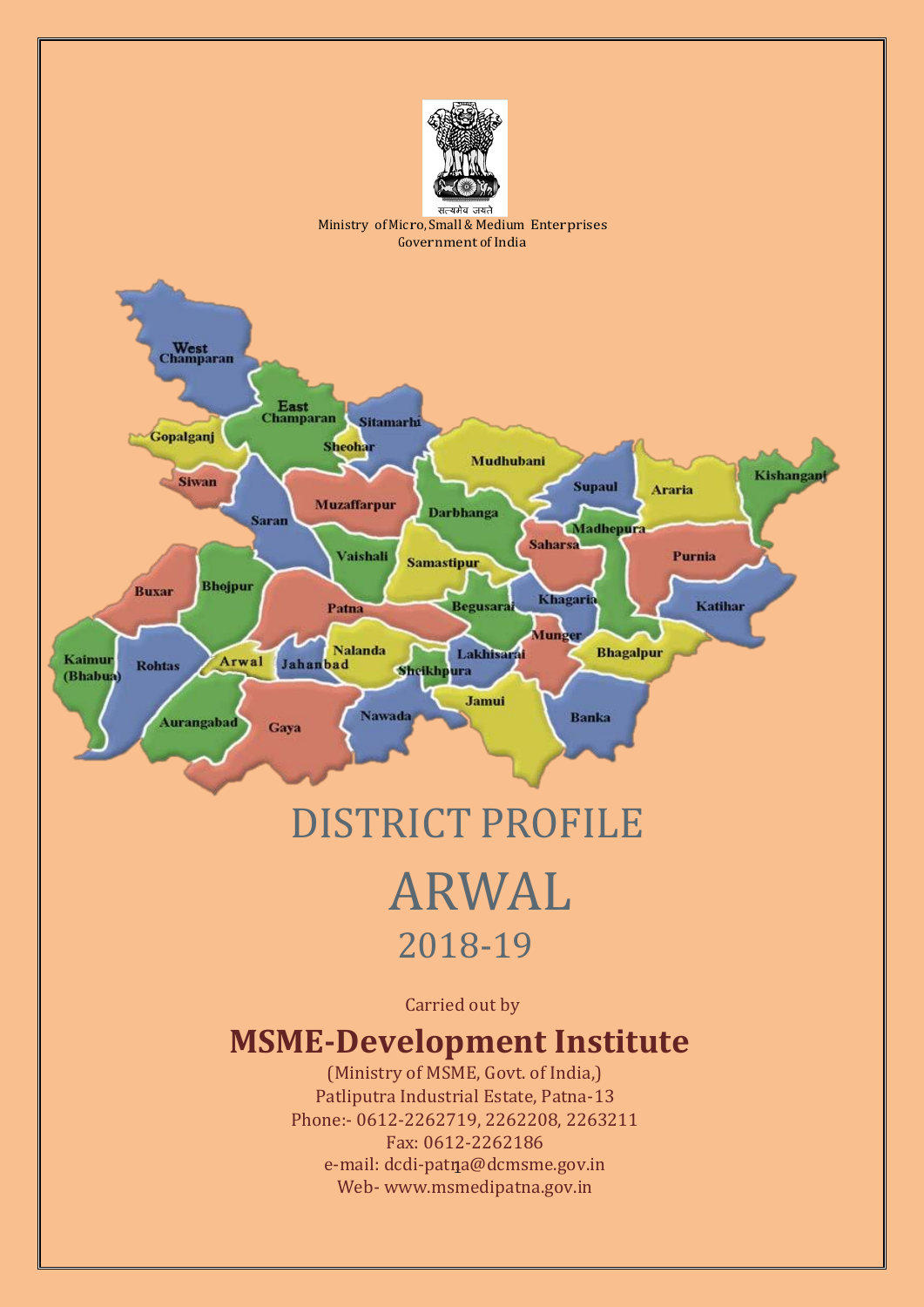## **BriefIndustrial Profileof Arwal District**

1. General Characteristics of the District:- Arwal district came into existence on 20.08.2001. Before existence it is a part of subdivision of Jehanabad District.

1.1 Location & Geographical Area:- Arwal district is one of the thirty- eight district of Bihar State. It is situated east bank of Sone River. The headquarter of Arwal District is Arwal town, Arwal. Arwal is situated 60 Kms. south of Patna & nearest railway station at Jehanabad. The nearest airport is at Patna. By road, Arwal is linked with Jehanabad, Patna, Aurangabad and Bhojpur .It's headquarter is situated at Arwal which is approximately 65 KMs south from the state capital Patna. Arwal town is situated on the right side bank of the river Son, which is a tributary to the river Ganges.



1.2 Topography: - The climate of Arwal is of extreme nature i.e. very hot in summers and biting cold in the winter.

1.3 Availability of Minerals:- Sand, stone minerals are available in Arwal District. However no specific production data is available.

2 1.4 FOREST :- The total land available in the district is 195966.08 acres. Forest coverage is very small.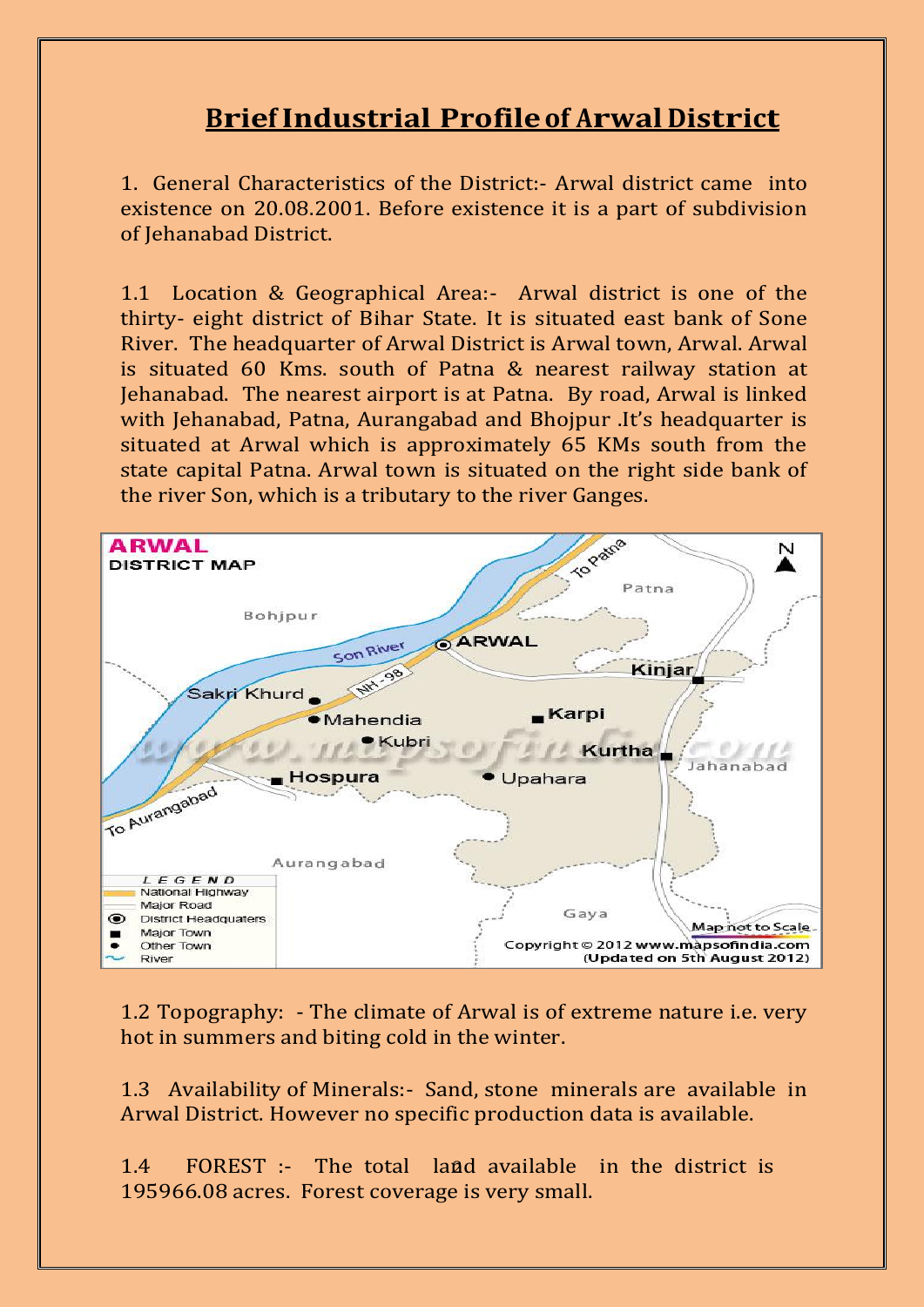1.5 Administrative setup: - It has one subdivision & five blocks in the district i.e. Arwal, Kaler, Karpis Kurthna, Sonbhadhra Bansi, Suryapur.

| S.No      | <b>Particular</b>             | <b>Year</b>        | <b>Unit</b>    | <b>Statistics</b>   |  |
|-----------|-------------------------------|--------------------|----------------|---------------------|--|
| 1         | <b>Geographical Features</b>  |                    |                |                     |  |
| (A)       | <b>Geographical Data</b>      |                    |                |                     |  |
|           | i) Latitude                   | 2018-19            | <b>NORTH</b>   | $25^0$ to $25.15^0$ |  |
|           | ii) Longitude                 | 2018-19            | <b>EAST</b>    | 84.700 to 85.150    |  |
|           | iii) Geographical Area        | 2018-19            | Sq. Kms.       | 634.23              |  |
| (B)       | <b>Administrative Units</b>   |                    |                |                     |  |
|           | i)Sub-divisions               | 2018-19            | <b>No</b>      | $\mathbf{1}$        |  |
|           | ii) Tehsils                   | 2018-19            | N <sub>o</sub> | 5                   |  |
|           | iii) Sub-Tehsil               | 2018-19            | ٠              | <b>Nil</b>          |  |
|           | iv) Patwar Circle             | 2018-19            |                |                     |  |
|           | v) Panchayat Samiti           | 2018-19            | <b>No</b>      | 5                   |  |
|           | vi) Nagar Nigam               | 2018-19            | ÷,             | <b>Nil</b>          |  |
|           | vii) Nagar Parishad           | 2018-19            | $\blacksquare$ | $\mathbf{1}$        |  |
|           | viii) Gram Panchayat          | 2018-19            | <b>No</b>      | 65                  |  |
|           | xi) Revenue Villages          | 2018-19            | <b>No</b>      | 315                 |  |
|           | x) Assembly Area              | 2018-19            | <b>No</b>      | 02 (Arwal & Kurtha) |  |
| 2.        | <b>Population</b>             |                    |                | 7,00,843            |  |
| (A)       | Sex-wise                      |                    |                |                     |  |
|           | i) Male                       | 2011               | Lakhs          | 3,63,497            |  |
|           | ii)Female                     | 2011               | Lakhs          | 3,37,346            |  |
| (B)       | <b>Rural Population</b>       | 2011               | Lakhs          | 6,48,994            |  |
| 3.        | <b>Agriculture</b>            |                    |                |                     |  |
| A.        | Land utilization              |                    |                |                     |  |
|           | i)Total Area                  | 2018-19            | Sq. Kms.       | 634.23 Sq.K.m.      |  |
|           | ii)Forest cover               | 2018-19            | Acres          | 195966.08           |  |
|           | iii) Area of Cultivation      | 2018-19            | Sq. Kms.       | 495.20              |  |
|           | v) Area of Uncultivation      | 2018-19            | Sq. Kms.       | 8.45                |  |
| 4.        | <b>Forest</b>                 |                    |                |                     |  |
|           | (i)Forest                     | 2011-12            | Acres          | 195966.08           |  |
| 5.        | <b>Livestock &amp;Poultry</b> |                    |                |                     |  |
| A.        | <b>Cattle</b>                 |                    |                |                     |  |
|           | i)Cows                        | 2007               | Nos.           | 52500               |  |
|           | ii)Buffaloes                  | 2012               | Nos.           | 72954               |  |
|           | iii) Bovine                   | 2012               | Nos.           | 125950              |  |
| <b>B.</b> | <b>Other livestock</b>        |                    |                |                     |  |
|           | i)Goats                       | $2\hat{\theta}$ 12 | Nos.           | 50206               |  |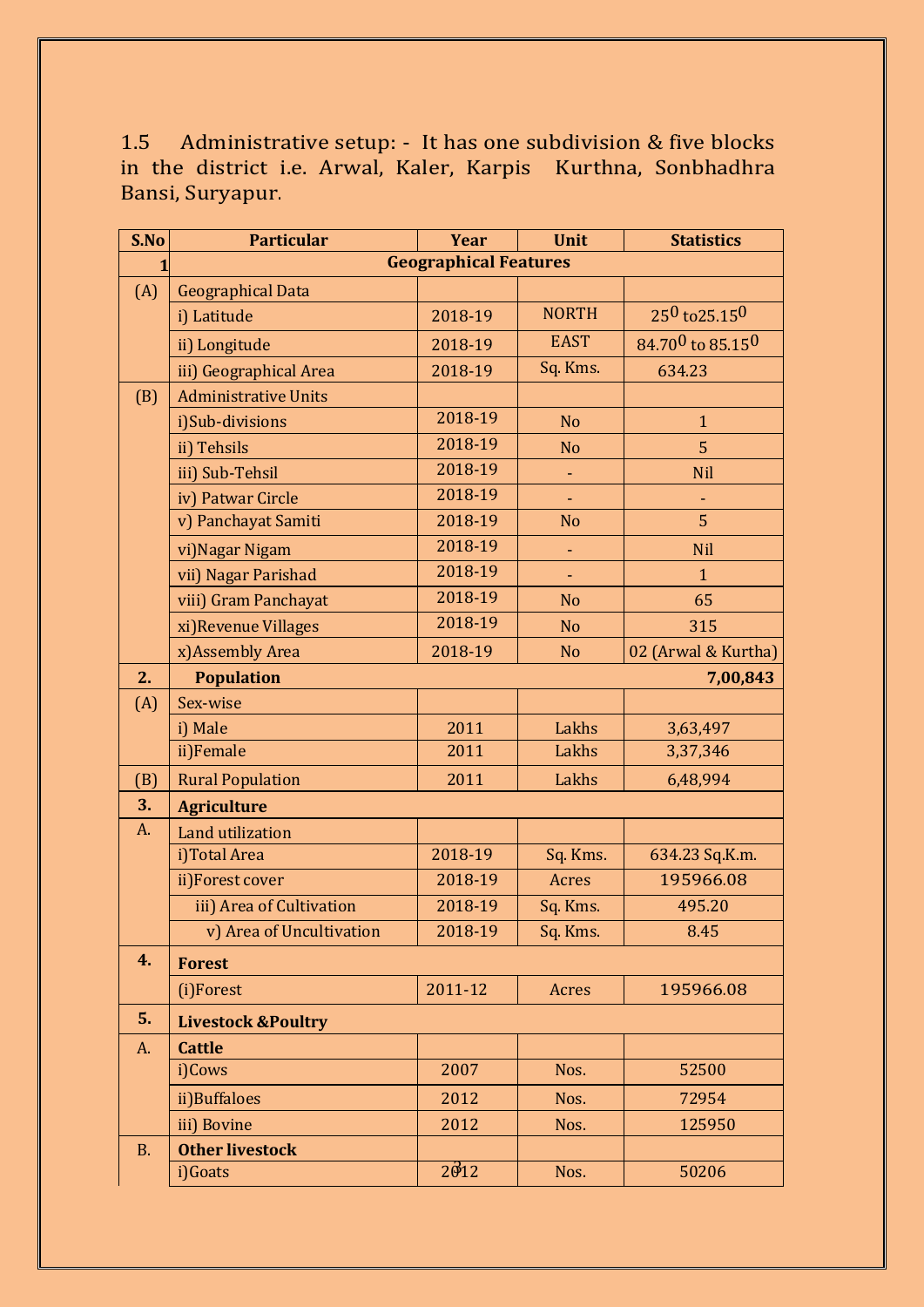|    | ii)Pigs                                                   | 2012           | Nos.                                 | 4097         |
|----|-----------------------------------------------------------|----------------|--------------------------------------|--------------|
|    | iii)Dogs                                                  | 2012           | Nos.                                 | 2516         |
|    | iv) Horses/Ponies                                         | 2012           | Nos.                                 | 12           |
|    | v) Fowls                                                  | 2012           | Nos.                                 | 57873        |
|    | vi) Ducks                                                 | 2012           | Nos.                                 | 1340         |
| 6. | <b>Railways</b>                                           |                | Nearest Railway Station is Jehanabad |              |
|    | i) Length of rail line                                    | 2010-11        | <b>Kms</b>                           |              |
|    | V)Roads                                                   |                |                                      |              |
|    | (a) National Highway                                      | 2010-11        | <b>Kms</b>                           | 134          |
|    | (b) State Highway                                         | 2010-11        | <b>Kms</b>                           | 46           |
|    | (c) Main District Highway                                 | 2010-11        | <b>Kms</b>                           | 185          |
|    | (d) Other district & Rural<br><b>Roads</b>                | 2010-11        | <b>Kms</b>                           |              |
|    | (e)Rural road/Agriculture<br><b>Marketing Board Roads</b> | 2010-11        | <b>Kms</b>                           |              |
|    | (f) Kachacha Road                                         | 2010-11        | <b>Kms</b>                           |              |
| 7. | <b>Public Health</b>                                      |                |                                      |              |
|    | (a) Allopathic Hospital                                   | 2018-19        | No.                                  | 06           |
|    | (b) Beds in Allopathic<br>Hospitals                       |                | No.                                  | 130          |
|    | (c) Primary health centers                                | 2018-19        | No.                                  | 05           |
|    | (d) Dispensaries                                          |                | No.                                  | 19           |
|    | (e) Sub Health Centers                                    | 2018-19        | No.                                  | 47           |
|    | (f)Private hospitals                                      |                | No.                                  |              |
|    | (VIII) Banking (Branches)                                 |                |                                      |              |
|    | (a)Commercial Bank                                        | 2018-19        | Nos.                                 | 30           |
|    | (b) Rural Bank                                            | 2018-19        | Nos.                                 | 24           |
|    | (c)Co-Operative bank                                      | 2018-19        | Nos.                                 | $\mathbf{1}$ |
|    | (d)PLDB Branches                                          |                | Nos.                                 |              |
|    | (IX)Education                                             |                |                                      |              |
|    | (a) Primary School                                        |                | Nos.                                 | 333          |
|    | (b) Middle Schools                                        |                | Nos.                                 | 193          |
|    | (c)Secondary & Senior<br><b>Secondary Schools</b>         | $\overline{4}$ | Nos.                                 | 39           |
|    | (d)Colleges                                               | 2018-19        | Nos.                                 | 04           |
|    |                                                           |                |                                      |              |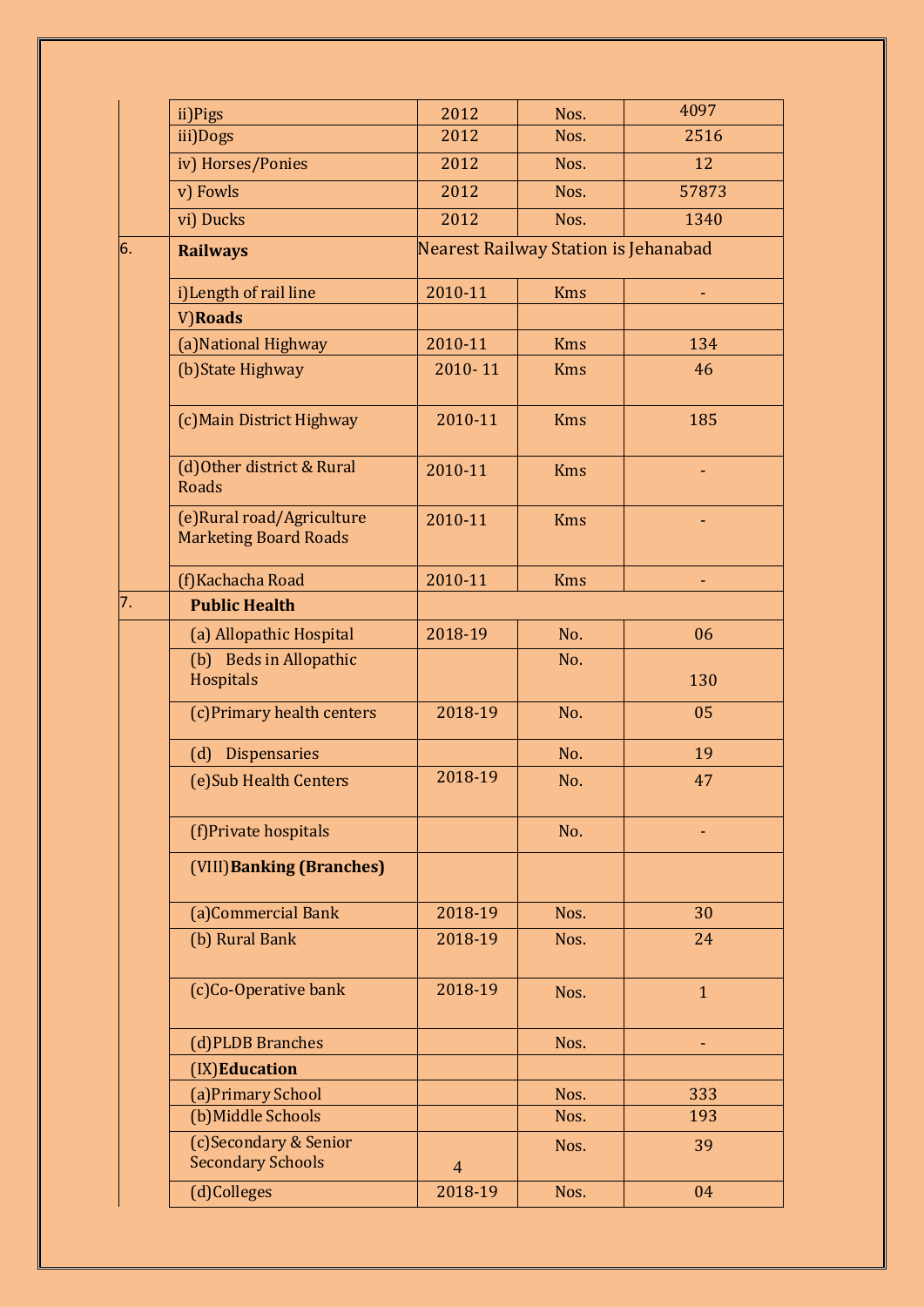| (e) Technical University<br>NOS. |
|----------------------------------|
|----------------------------------|

## 2.1 Existing Status of Industrial Areas in the District Arwal

| S.<br>No. | Name of<br>Ind. Area                         | Land<br>acquired<br>$(\ln$<br>hectare) | Land<br>developed<br>$(\ln$<br>hectare) | <b>Prevailing</b><br><b>Rate Per</b><br><b>Sqm</b><br>(InRs.) | <b>No</b><br><sub>of</sub><br><b>Plots</b> | No of<br>allotted<br><b>Plots</b> | No of<br><b>Vacant</b><br><b>Plots</b> | <b>No. of Units</b><br>in<br><b>Production</b> |
|-----------|----------------------------------------------|----------------------------------------|-----------------------------------------|---------------------------------------------------------------|--------------------------------------------|-----------------------------------|----------------------------------------|------------------------------------------------|
|           | NO INDUSTRIAL ARE SITUATED IN ARWAL DISTRICT |                                        |                                         |                                                               |                                            |                                   |                                        |                                                |
|           | <b>Total</b>                                 |                                        |                                         |                                                               |                                            |                                   |                                        |                                                |
| $\sim$    | - 7<br><b>The Contract Contract Contract</b> | $\sim$ $\sim$ $\sim$ $\sim$            |                                         | $\sim$<br>л.                                                  |                                            |                                   |                                        |                                                |

## 3. Industrial Scenario of Arwal District

### **3.1 Industry at a Glance**

| Sr<br><b>No</b> | Head                                                                            | Unit    | Particulars |
|-----------------|---------------------------------------------------------------------------------|---------|-------------|
| $\mathbf{1}$ .  | REGISTERED INDUSTRIAL UNIT                                                      | NO.     | 951         |
| 2.              | TOTAL INDUSTRIAL UNIT                                                           | NO.     | 951         |
| 3.              | REGISTERED MEDIUM & LARGE UNIT                                                  | NO.     | 01          |
| 4.              | ESTIMATED AVG. NO. OF DAILY WORKER<br><b>EMPLOYED IN SMALL SCALE INDUSTRIES</b> | NO.     | <b>NIL</b>  |
| 5.              | <b>EMPLOYMENT IN LARGE AND MEDIUM</b><br><b>INDUSTRIES</b>                      | NO.     | 69          |
| 6.              | <b>NO. OF INDUSTRIAL AREA</b>                                                   | NO.     | <b>NIL</b>  |
| 7 <sub>1</sub>  | TURN OVER OF SMALL SCALE IND. (reg.)                                            | IN LACS | <b>NIL</b>  |
| 8.              | TURN OVER OF MEDIUM & LARGE SCALE<br><b>INDUSTRIES</b>                          | IN LACS | 2812.10     |

#### **3.1 YEAR WISE TREND OF UNITS REGISTERED**

| <b>YEAR</b> | NUMBER OF                                                                                                        | <b>EMPLOYMENT</b> | <b>INVESTMENT</b> |  |
|-------------|------------------------------------------------------------------------------------------------------------------|-------------------|-------------------|--|
|             | <b>REGISTERED UNITS</b>                                                                                          |                   | (lakh Rs.)        |  |
| 2001-02     |                                                                                                                  |                   |                   |  |
| 2002-03     | District Industries Centre, Arwal came into existence on July,<br>2006. Therefore no data is available upto 2005 |                   |                   |  |
| 2003-04     |                                                                                                                  |                   |                   |  |
| 2004-05     |                                                                                                                  |                   |                   |  |
| 2005-06     |                                                                                                                  |                   |                   |  |
| 2006-07     | 30                                                                                                               | 84                | 71.23             |  |
| 2007-08     | 35                                                                                                               | 120               | 77.12             |  |
| 2008-09     | 19                                                                                                               | 74                | 49.31             |  |
| 2009-10     | 10                                                                                                               | 42                | 32.20             |  |
| 2010-11     | 24                                                                                                               | 78                | 49.67             |  |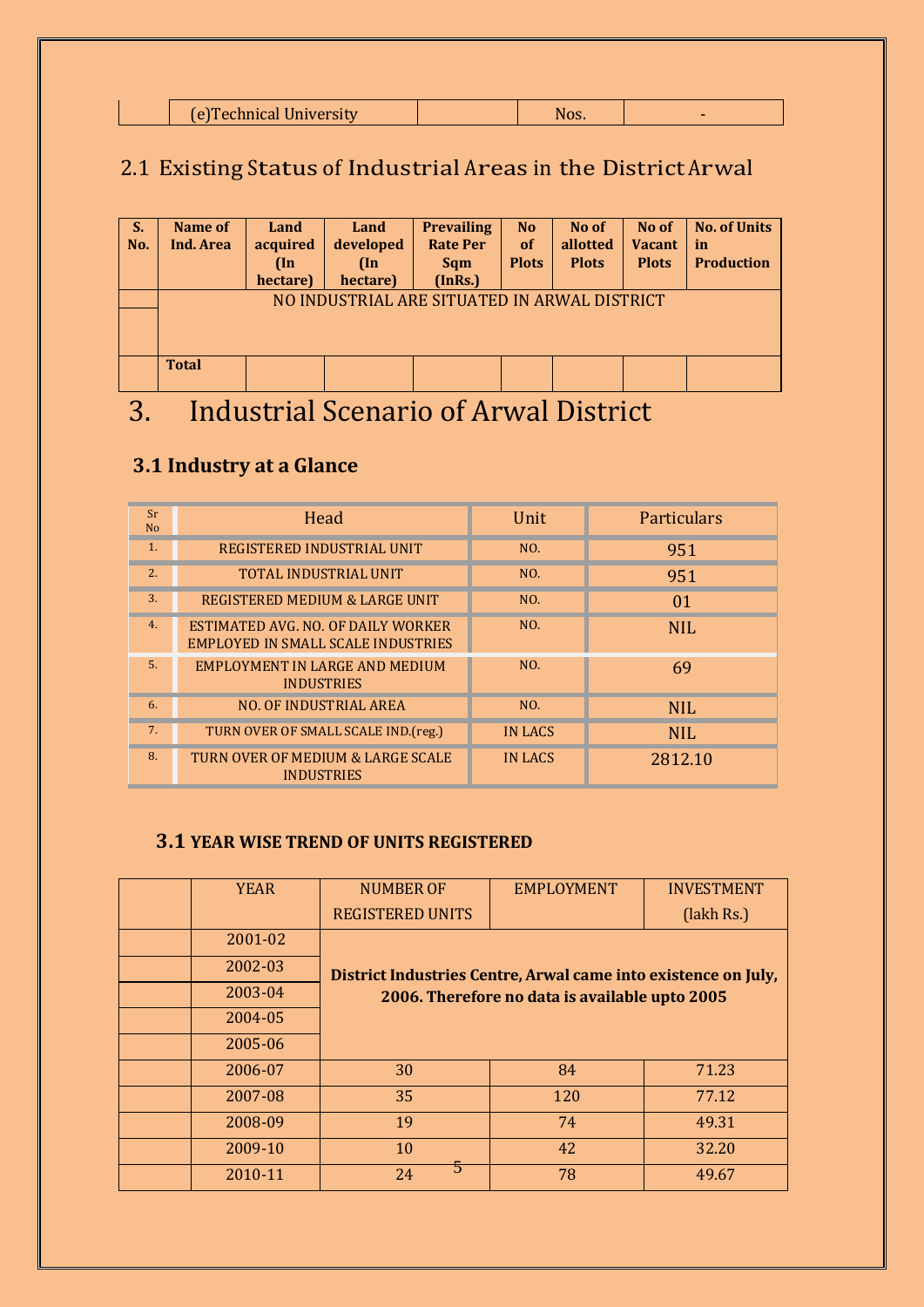| <b>Total</b> | 951 | 3237 | 2812.10   |
|--------------|-----|------|-----------|
| 2017-18*     | 452 | 1356 | <b>NA</b> |
| 2016-17*     | 218 | 654  | <b>NA</b> |
| 2015-16      | 11  | 94   | 46.00     |
| 2014-15      | 16  | 139  | 1605.27   |
| 2013-14      | 33  | 160  | 289.15    |
| 2012-13      | 52  | 222  | 375.65    |
| 2011-12      | 51  | 214  | 216.50    |
|              |     |      |           |

Source: DIC, Arwal

\* As per UAM Portal

NA- Not Available

#### **3.1 DETAILS OF EXISTING MICRO & SMALL ENTERPRISES AND ARTISAN UNITS IN THE DISTRICT**

| <b>NICCODE</b><br>NO. | <b>TYPEOFIN</b>                              | <b>NUMBER</b>  | <b>INVESTMENT</b> | <b>EMPLOYMENT</b> |
|-----------------------|----------------------------------------------|----------------|-------------------|-------------------|
|                       | <b>DUSTRY</b>                                | <b>OFUNITS</b> | (LakhRs.)         |                   |
| 20                    | Agro based                                   | 62             | 2177.02           | 471               |
| 22                    | Soda water                                   |                |                   |                   |
| 23                    | Cotton & textile                             | $\blacksquare$ |                   |                   |
| 24.                   | Woolen, Silk & Artificial Thread based       |                |                   |                   |
|                       | clothes                                      |                |                   |                   |
| 25.                   | Jute & Jute based                            | ÷.             |                   |                   |
| 26.                   | Ready-made Garments & Embroidery             | 20             | 42.50             | 81                |
|                       |                                              |                |                   |                   |
| 27.                   | Wood/Wooden based furniture                  | 90             | 161.87            | 206               |
| 28.                   | Paper & Paper products                       | $\blacksquare$ |                   |                   |
| 29.                   | Leather based                                | $\blacksquare$ | $\blacksquare$    |                   |
| 31.                   | Chemical/Chemical based                      | 01             | 5.40              | 07                |
| 30.                   | Rubber, Plastic & Petro based                | $\blacksquare$ |                   |                   |
| 32.                   | Mineral based                                | 04             | 32.34             | 38                |
| 33.                   | Metal based (Steel Fab.)                     | 42             | 158.50            | 170               |
| 35.                   | <b>Engineering units</b>                     | ÷.             |                   |                   |
| 36.                   | Electrical machinery and transport equipment | 03             | 5.48              | 09                |
| 97.                   | <b>Repairing &amp; Servicing</b>             | 43             | 165.94            | 125               |
| 01.                   | Others (Misc.)                               | 686            | 63.05             | 2130              |
|                       | <b>TOTAL</b>                                 | 951            | 2812.10           | 3237              |

**Source: DIC, Arwal**

#### 3.4 Large Scale Industries / Public Sector undertakings No Large scale unit as well as PSU exists in District of Arwal

3.5 Major Exportable Item:- - Nil

6

3.6 Growth Trend: - Due to awareness in general masses, the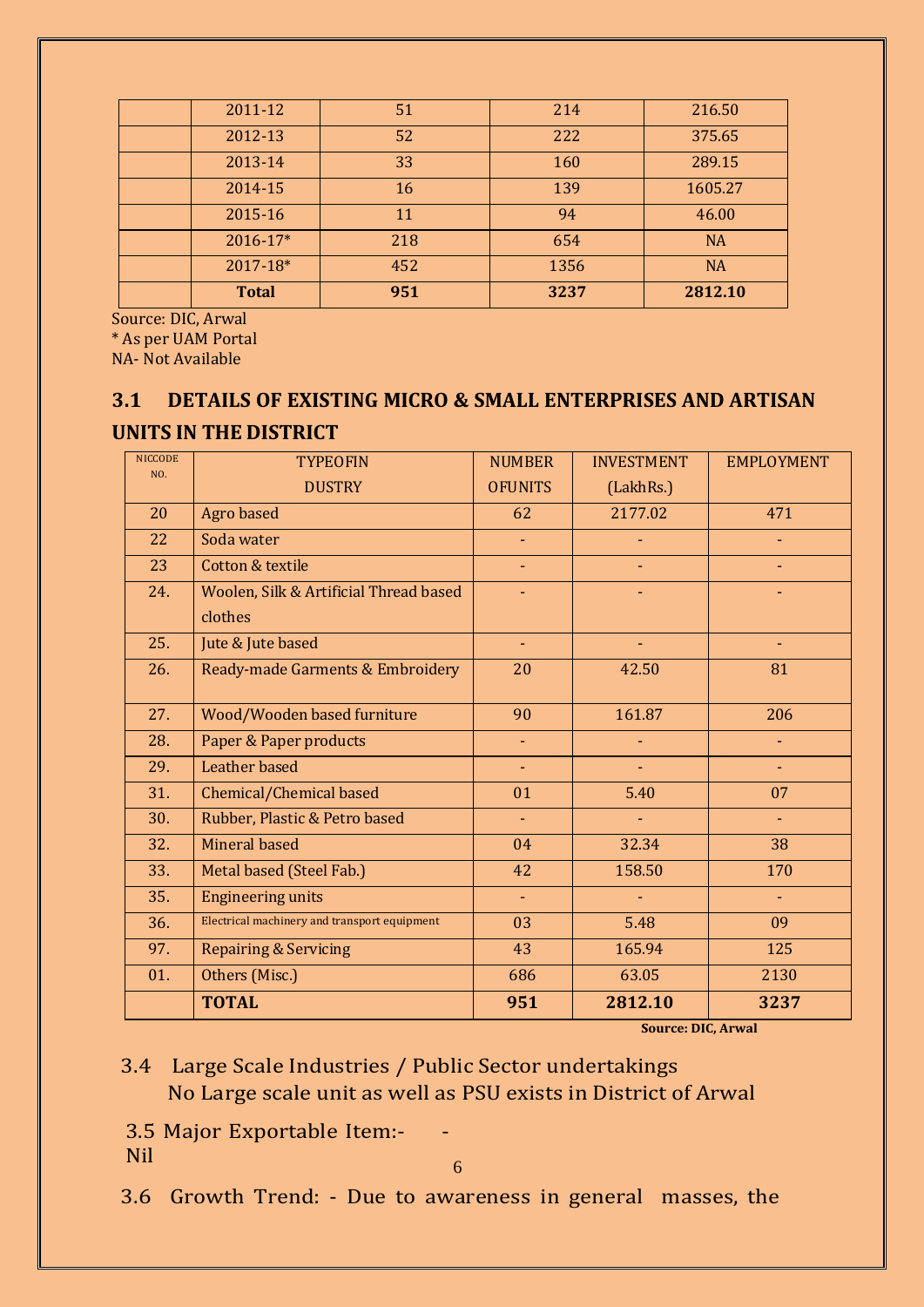growth of consumable items Agro based, wood/ wooden based furniture, metal based, repairing & servicing are showing growth trend during the period.

#### 3.7 Vendorisation/Ancillarisation of the Industry: - Nil

3.8. Medium Scale Enterprises: -

| S. No. | Name of Unit                                                                    |
|--------|---------------------------------------------------------------------------------|
|        | Arwal Food Products Pvt Ltd. - At NH-98, Sakaldeo Vihar,<br>Rampur Waina, Arwal |

3.8.2 Major Exportable Item: - Nil

3.9 Service Enterprises: - It is estimated that about 43 units in service sector are working in Arwal District.

3.9.2 Potentials areas for service industry:

- Mobile Repairing
- Computer application & hardware
- Beauty Parlour
- Photostat typing shop
- Small Dhaba / Restaurant
- Readymade Garment Shop

3.10 Potential for new MSMEs:-

- Agriculture Based Rice Milling & Flour Mill
- Demand Based Products Computer related Service, Tailoring & Automobile Repairing, Mfg. of Furniture & Gate/Grill
- 4. Existing Clusters of Micro & Small Enterprise:-

As per the information provided by DIC, Arwal no such cluster of MSME exists in Arwal District.

5. General issues raised by Industry Association during the course of meeting:

The major issues are:-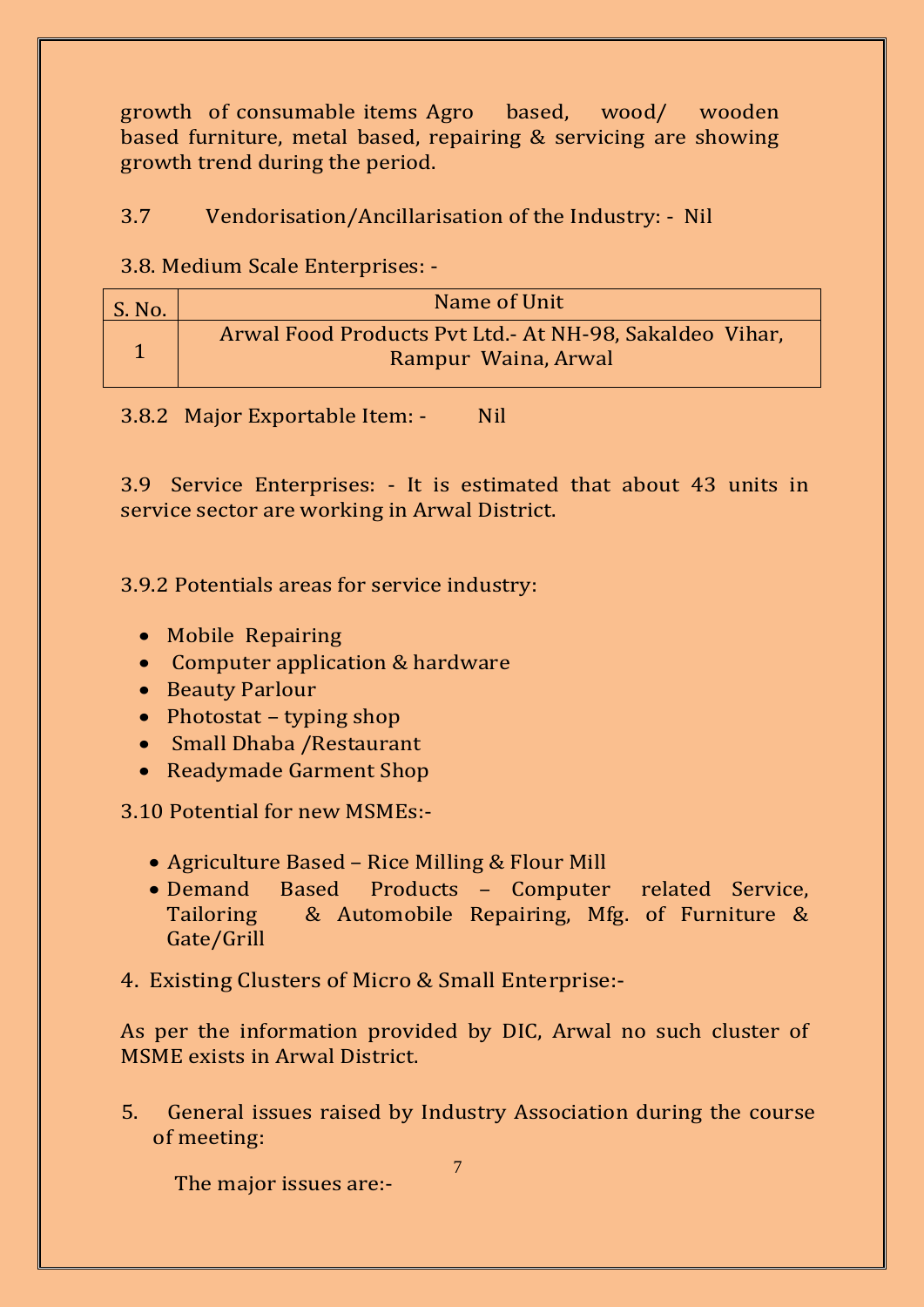1. To set up an Industrial Area

2. Establishment of proper connectivity through road and rail network

3. Power requirement

4. 50% subsidy on fixed investment

5. Tax discount on initial years of production

6. Establishment Engineering Colleges/ITIs, Medical College, Hospitals, etc.

7. Availability of bank loan on cheaper rate of interest.

#### 6. STEPS TO SET UP MSMEs

Following are the brief description of different agencies for rendering assistance to the entrepreneurs:

| $S_{\cdot}$    | <b>TYPE OF</b>                                                                                                                                        |                                                                                                                                                                                                                                                                                                                                                                                     |
|----------------|-------------------------------------------------------------------------------------------------------------------------------------------------------|-------------------------------------------------------------------------------------------------------------------------------------------------------------------------------------------------------------------------------------------------------------------------------------------------------------------------------------------------------------------------------------|
| NO.            | <b>ASSISTANCE</b>                                                                                                                                     | <b>NAME &amp; ADDRESS OF AGENCY</b>                                                                                                                                                                                                                                                                                                                                                 |
| $\mathbf{1}$   | Adhaar<br><b>Udyog</b><br>Memorandum (UAM)                                                                                                            | https://udyogaadhaar.gov.in/UA/UAM_Registratio<br>n.aspx<br>MSME-Development Institute,<br>Patliputra<br><b>Industrial Estate, Patna-800013</b><br>Phone No:- 0612-2262208, 0612-2262186,<br>0612-2263211, 0612-2262568<br>E-mail: dcdi-patna@dcmsme.gov.in                                                                                                                         |
| $\overline{2}$ | Identification of Project<br>Profiles, techno-economic<br>and<br>managerial<br>consultancy<br>services,<br>market<br>survey<br>and<br>economic survey | MSME-Development Institute, Patliputra<br>Industrial Estate, Patna-800013<br>General Manager, District Industries Centre,<br>$\bullet$<br>Arwal                                                                                                                                                                                                                                     |
| 3              | <b>Land and Industrial Shed</b>                                                                                                                       | Bihar Industrial Area Development Authority 1st<br>floor, Udyog Bhawan, East Gandhi Maidan, Patna-<br>800004                                                                                                                                                                                                                                                                        |
| $\overline{4}$ | Financial Assistance                                                                                                                                  | 1. All Commercial Banks in the Arwal District<br>2. Bihar State Financial Corporation, Fraser Road,<br>Patna-80001<br>3. Bihar State Credit & Investment Corporation<br>Limited, Indira Bhawan, 4th Floor Ramcharita<br>Singh Path, Bailey Road, Patna-800001<br>4 Bihar <sup>o</sup> State Industrial Development Corporation<br>Ltd, Indira Bhawan, Ramcharita Singh Path, Bailey |